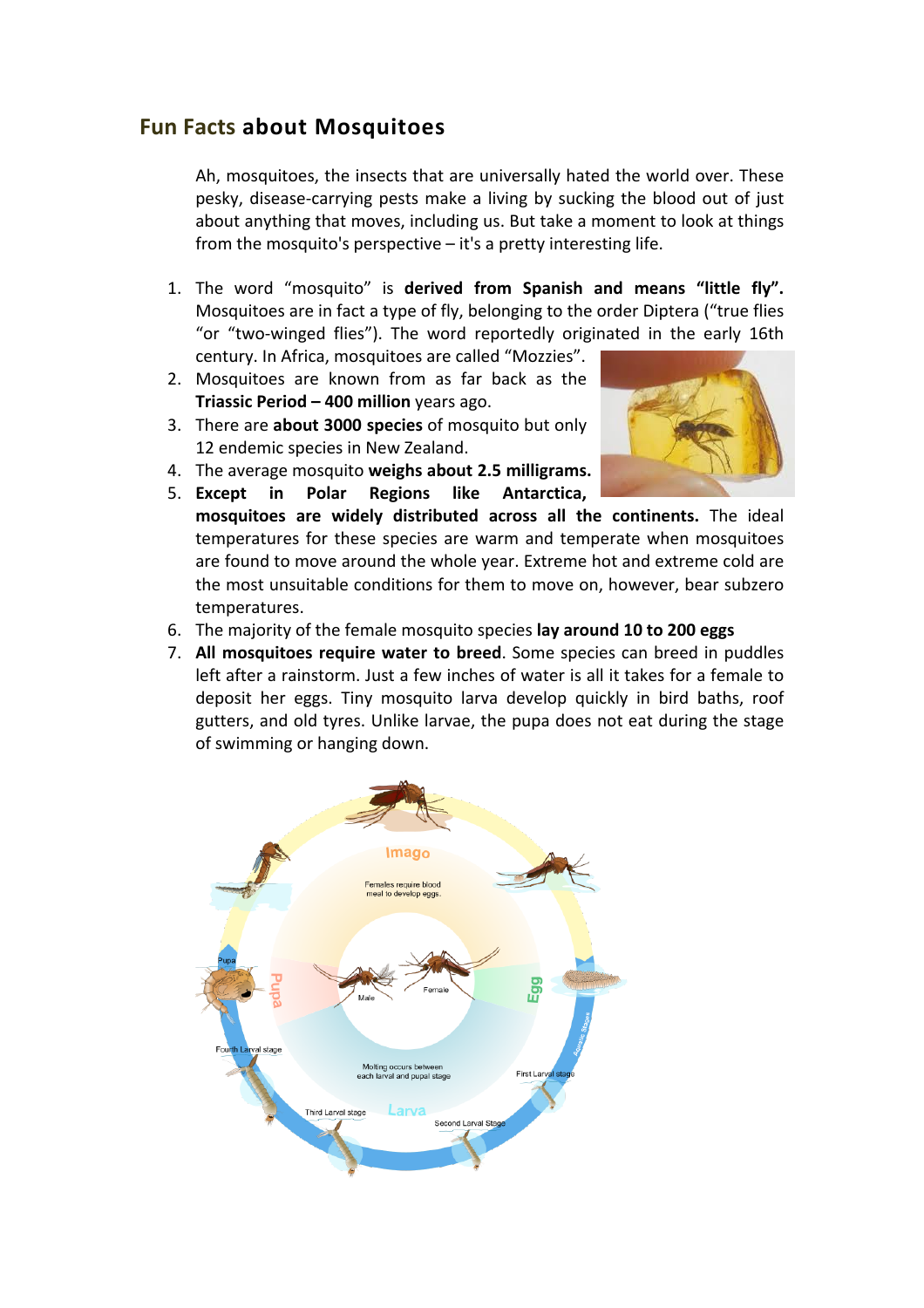- 8. **An adult mosquito may live 2-6 months.** Few probably make it that long, given our tendency to slap them silly when they land on us. But in the right circumstances, an adult mosquito has quite a long life expectancy.
- 9. **Mosquitoes hibernate.** They are cold-blooded and prefer temperatures over 80 degrees. At temperatures less than 50 degrees, they shut down for the winter. The adult females of some species find holes where they wait for warmer weather, while others lay their eggs in freezing water and die. The eggs keep until the temperatures rise, and they can hatch.



10. **Mosquitoes don't have teeth.** The females "bite" with a long, pointed mouthpart called a proboscis. They use the serrated proboscis to pierce the skin and locate a capillary, then draw blood through one of two tubes.

11. A mosquito can drink up to three **times its weight in blood** during feeding. Don't worry, though, this is about a 5millionths of a liter of blood. It would take about 1.2 million bites to drain all the blood from your body.

12. One of the most common mosquito's **predator are dragonflies**  , 

which is adept to eat mosquitoes at all phases of its lifecycle, and afish called **Gambusia**. Bats have only 1% of their diet composed of insects and more importantly, mosquitoes.

13. If you've **been bitten by a mosquito, it was a female** because they need a blood meal before they can lay eggs. Since males don't bear the burden of producing young, they'll avoid you completely and head for the flowers instead. And when not trying to produce eggs, females are happy to stick to nectar, too.



- 14. **Some mosquitoes don't bite humans, or don't bite at all.** Not all mosquito species feed on people. Some mosquitoes specialize on other animals, such as amphibians or birds, and are no bother to us at all. Some species have predatory larvae, which gain enogh proteins during their larval hood. The females don't need any blood meal as an adult.
- 15. Mosquitoes are attracted to the carbon dioxide, lactic acid and octenol found in our breath and sweat. They may have a preference for beer drinkers.
- 16. Mosquitoes can sense carbon dioxide up to at distances of 25 to 35 meters.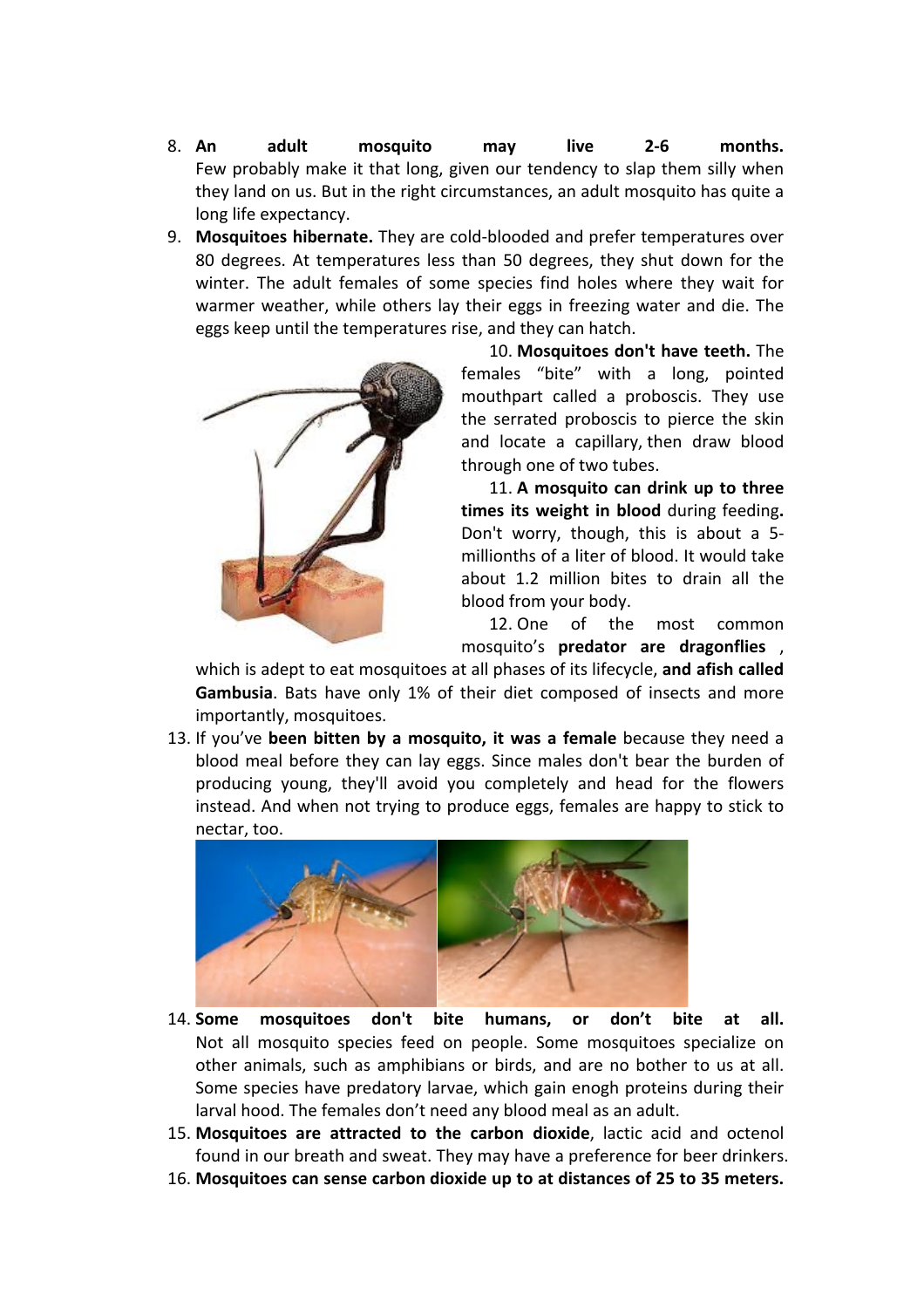Since human beings exhale carbon dioxide through the nose and mouth, mosquitoes are attracted to our heads, perhaps leading to more incidents of "self-slapping while sleeping" than any other cause. Bigger people are often more attractive to mosquitoes because they are larger targets and they

produce more mosquito attractants, namely CO2 and lactic acid. Active people also produce more CO2.

- 17. **Smelly feet are attractive** to certain species of mosquitoes  $$ as is Limburger Cheese. and lactic acid.
- 18. **The smell of chocolate confuses them.** The carbon dioxide we exhale excites and attracts mosquitoes, which is a bummer



since we can't exactly stop breathing to prevent their stealthy attacks. But researchers have found that certain scents  $-$  some of them minty, some fruity, and some that smell like caramelized chocolate  $-$  can stun the buzzing bugs' carbon dioxide sensors, thus making it harder to find their next dinner.



19. Dark clothing has been shown to attract some species of mosquitoes more than lighter colored clothing.

20. Mosquitoes fly an estimated 1 to 1.5 miles per **hour.** That might sound fast, but in the insect world, mosquitoes are actually rather slow. If a race were held between all the flying

insects, even butterflies would finish well ahead of the skeeter.

- 21. **A mosquito's wings beat 300-600 times**  *per second***.** This would explain that irritating buzzing sound you hear just before a mosquito lands on you and bites.
- 22. Mosquito mates synchronize their wing beats to perform a lover's duet. Scientists once thought that only male mosquitoes could hear the wing beats of their potential mates, but recent research on *Aedes aegypti* mosquitoes proved females listen for lovers, too. When the male and female meet, their buzzing synchronizes to the same speed.
- 23. Salt marsh mosquitoes may travel up to 100 miles from their larval **breeding habitat.**

Most mosquitoes emerge from their watery breeding ground and stay pretty close to home. But some, like the salt marsh mosquitoes, will fly lengthy distances to find a suitable place to live, with all the nectar and blood they could want to drink.

24. Mosquitoes generally fly below 25 feet. However, some species have also been found at extraordinary heights, including 8,000 feet up in the Himalayas.